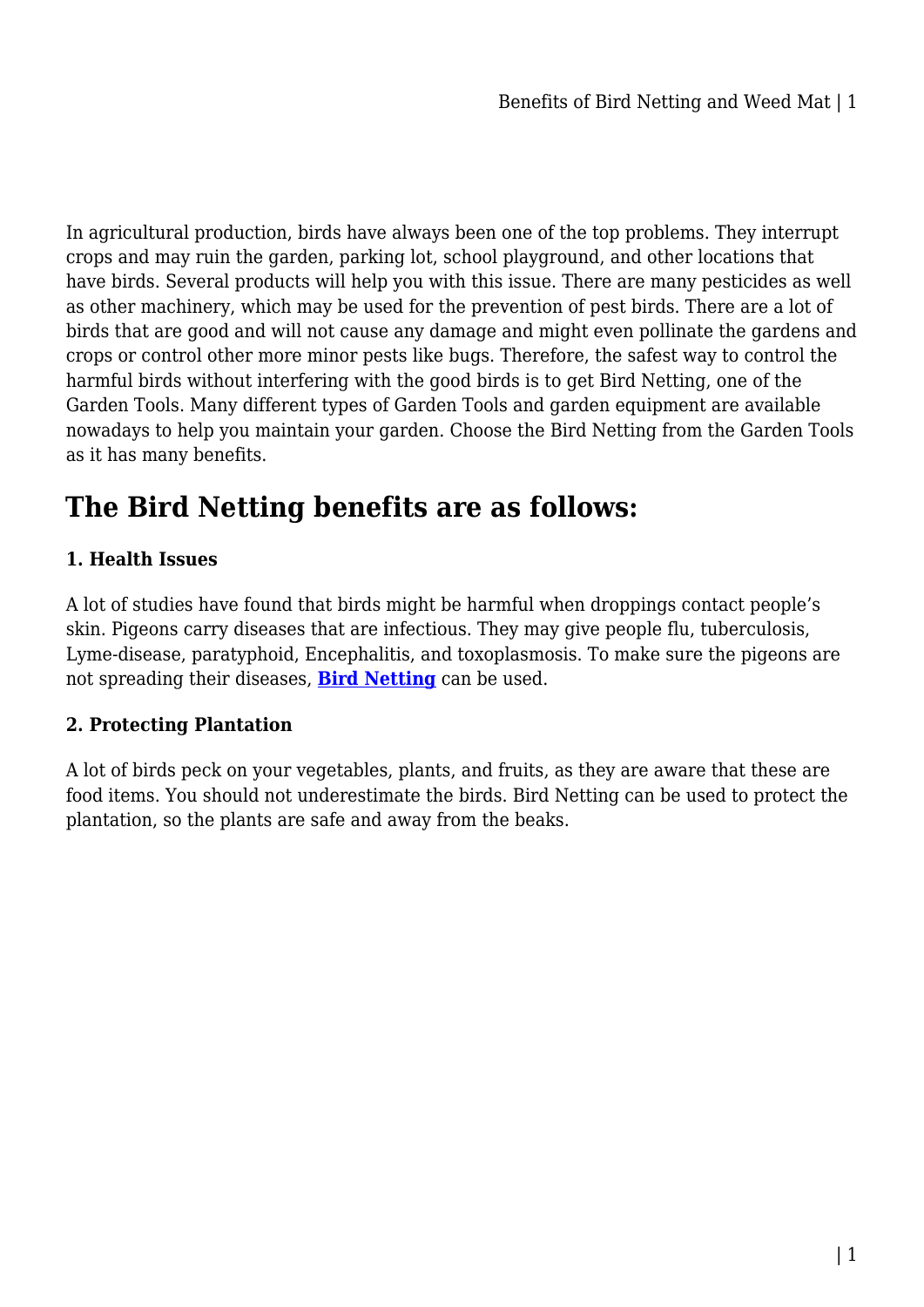

## **3. Saving Birds**

One of the best benefits of Bird Netting is that it is environmentally friendly. You can use Bird Netting as Garden Tools to protect your space without killing the birds. You will cover your location up with a new and the birds will stay away. It is not like other pest control methods, as Bird Netting will not harm your birds. Aroma repellants and pesticides kill the birds. There are also laws with regards to harming birds, such as blackbirds and robins. By the use of Bird Netting, you are following the law.

#### **4. Versatile**

You can use the Bird Netting to cover large spaces like plantations ad building parks, as well as smaller spaces such as your rose garden or backyard. Bird Netting can also be used for agricultural plants and farms. There is an impressive variety available. You can use one Bird Netting for almost ten years. Several colors and materials are available that include steel or polyethylene strings that will withstand harsh weather conditions.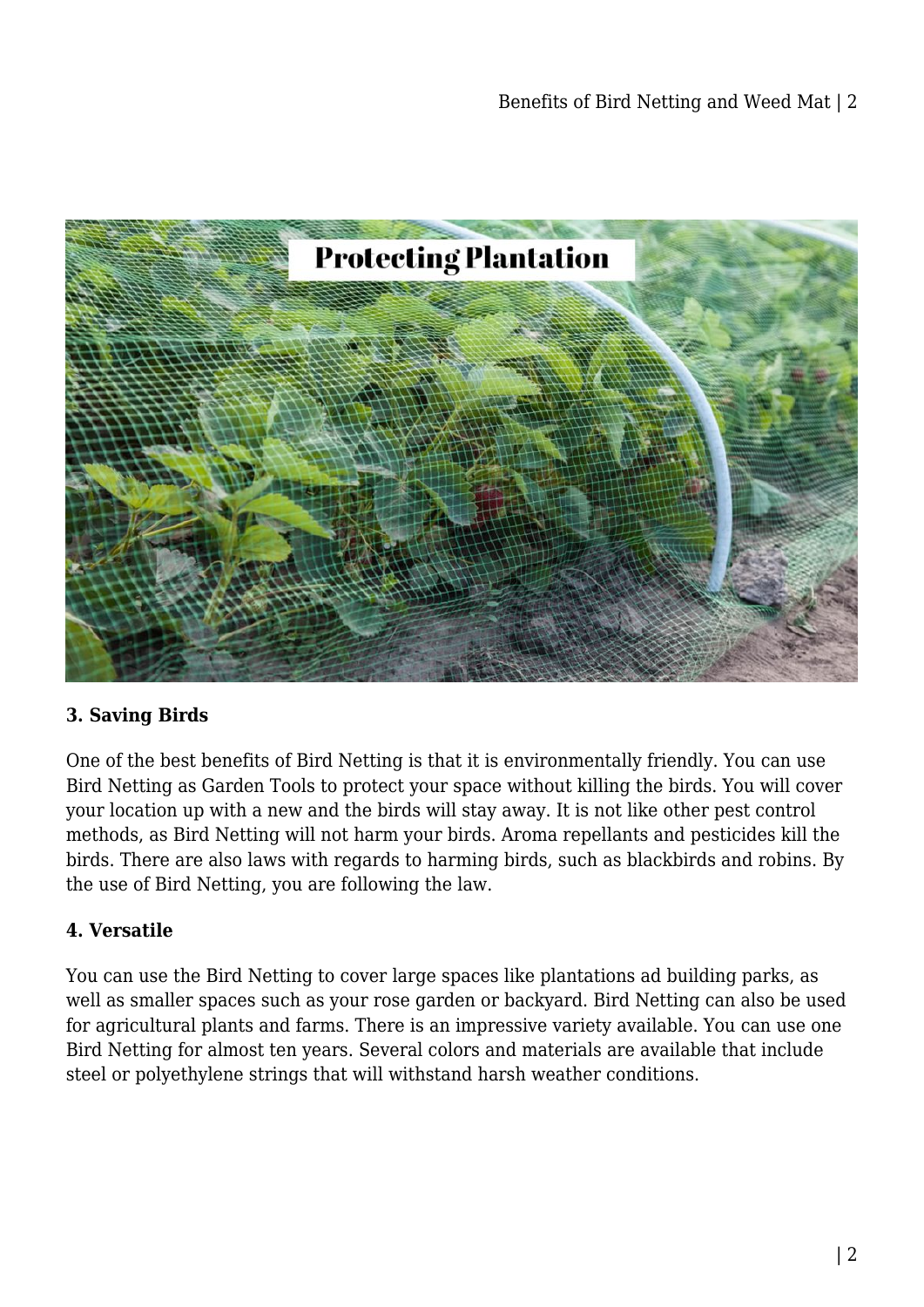

Using Bird Netting is an affordable and intelligent way of repelling birds from your area. If birds have access to your area, they can control the bugs and more minor pests, so if you have a **[Bird Netting](https://gardeningtoolsonline.com.au/gardening/bird-netting/)**, you may see more bugs in your garden as it will not be controlled. Bird Netting will not ensure the livelihood of the area that is protected.

# **Weed mat**

Weed mat is another type of garden equipment just like the Bird Netting. These Garden Tools are great for your garden. Keeping your flower bed maintained is not accessible if there are weeds. Weeds grow wild in the soil, which is moist and rich, and it will compete with the nutrition and plants. If you use a chemical weed killer, it may be effective but not healthy for the environment and you. So weed mat was advised for use in the elaborative or the simple flower bed. It is a non-toxic and effective way that will stop the growth of weeds. Weed mat is made of cloth or plastic. The sunlight supply is stopped and kills them.

**[Weed mats](https://gardeningtoolsonline.com.au/gardening/weed-control-mat/)** have high quality and suppress weed growth while providing drainage for the soil to stay nourished and moist. Before buying the weed mat, you may take the quality under consideration that is important for you. Measure the size of your flowerbed to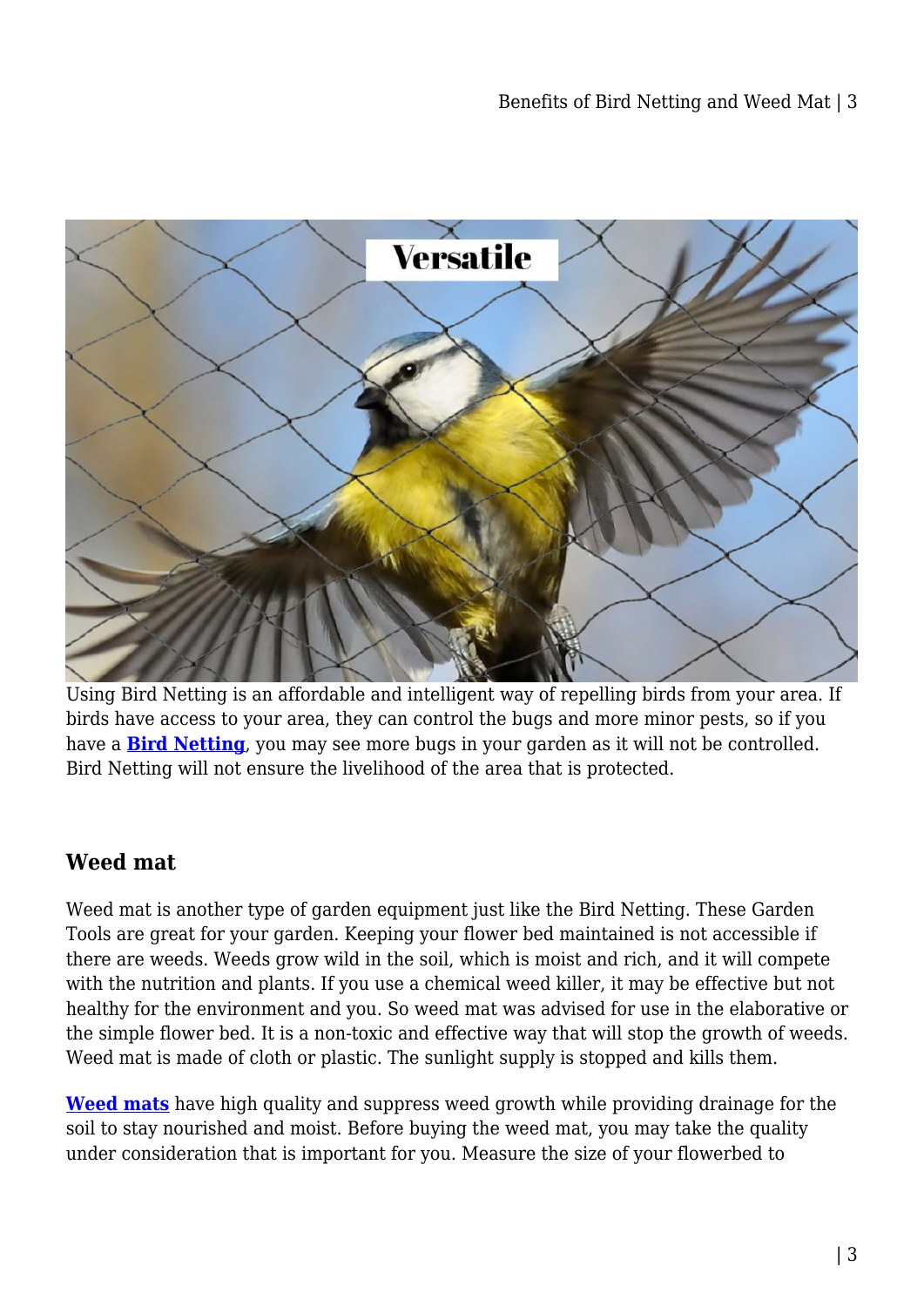determine the dimensions of the weed mat. Plastic mats are cheaper as compared to the versions in fabric. However, the weed mats made of plastic do not have similar porosity, are not very environmentally friendly, and do not let the water seep through the ground. Weed mats made of fabric are environmentally friendly, and provide enough drainage, and are durable. A few of the essential qualities you should look for in the weed mat include durability and resistance against tears, mold, and fungus.

Here are a few ideas of the benefits of weed mat and the considerate care taken.

# **Benefits of a weed mat**

Most of the landscapers or gardeners agree that the right place for using the weed mat is near trees and shrubs where it will be installed and then topped with high quality to last for many years. It is made to stay in one place, so it is not recommended to be used in the annual flower beds or vegetable gardens.



Weed mats will prevent the weed seeds that are buried in the soil from sprouting. It also limits the need to use herbicides to control the weed. **[Weed mats](https://gardeningtoolsonline.com.au/gardening/weed-control-mat/)** also helps in retaining the moisture in the soil by reducing evaporation. It will provide some erosion control on the slopes that are subjected to washout due to heavy rains.